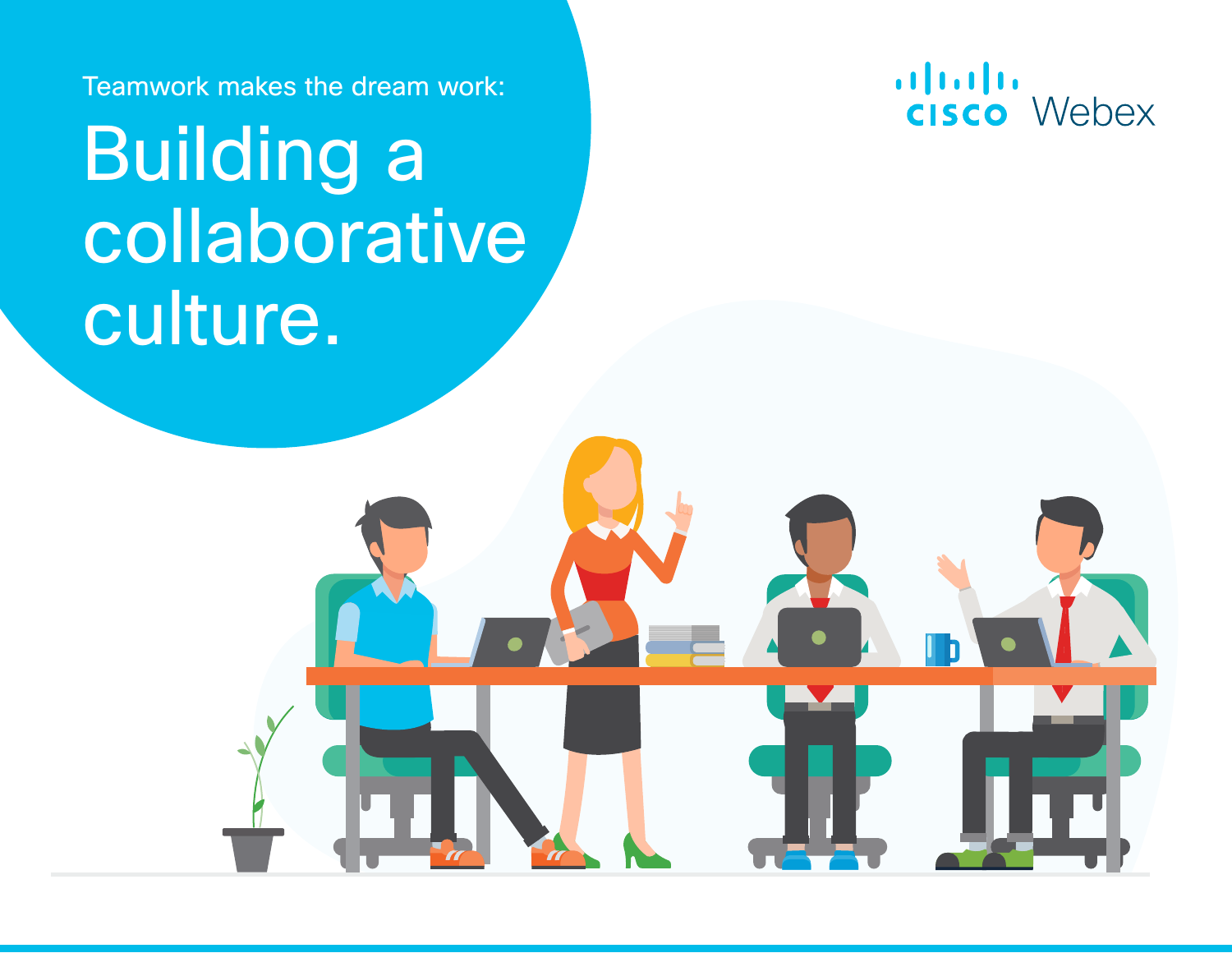### Foster teamwork with collaborative technology.

Teamwork is a competitive differentiator that helps your company break through to new levels of efficiency and game-changing innovation. But with today's workstyles, teams rarely gather in the same room to discuss issues or brainstorm. Instead, they're likely to work remotely, at different hours, and on multiple projects at the same time.

So how can you make collaborative magic happen? Implement a secure communication technology that supports best-in-class collaboration—before, during, and after meetings. Look for a solution with all five of these essential features: around-theclock collaboration, the ability to multitask across multiple teams and projects, mobile workspaces, a secure collaboration platform, and virtual brainstorming tools.

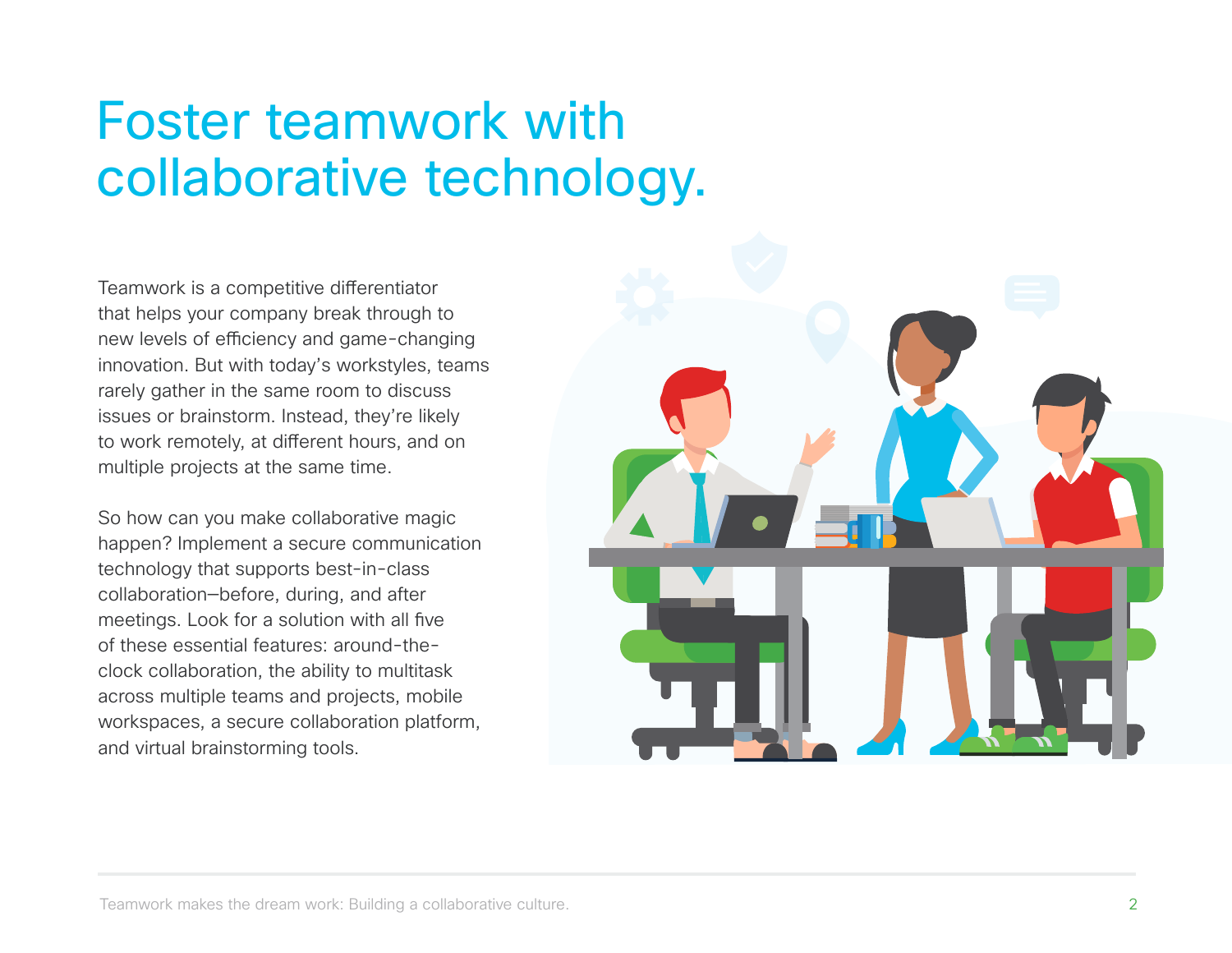## Empower teams to work<br>together, whenever.

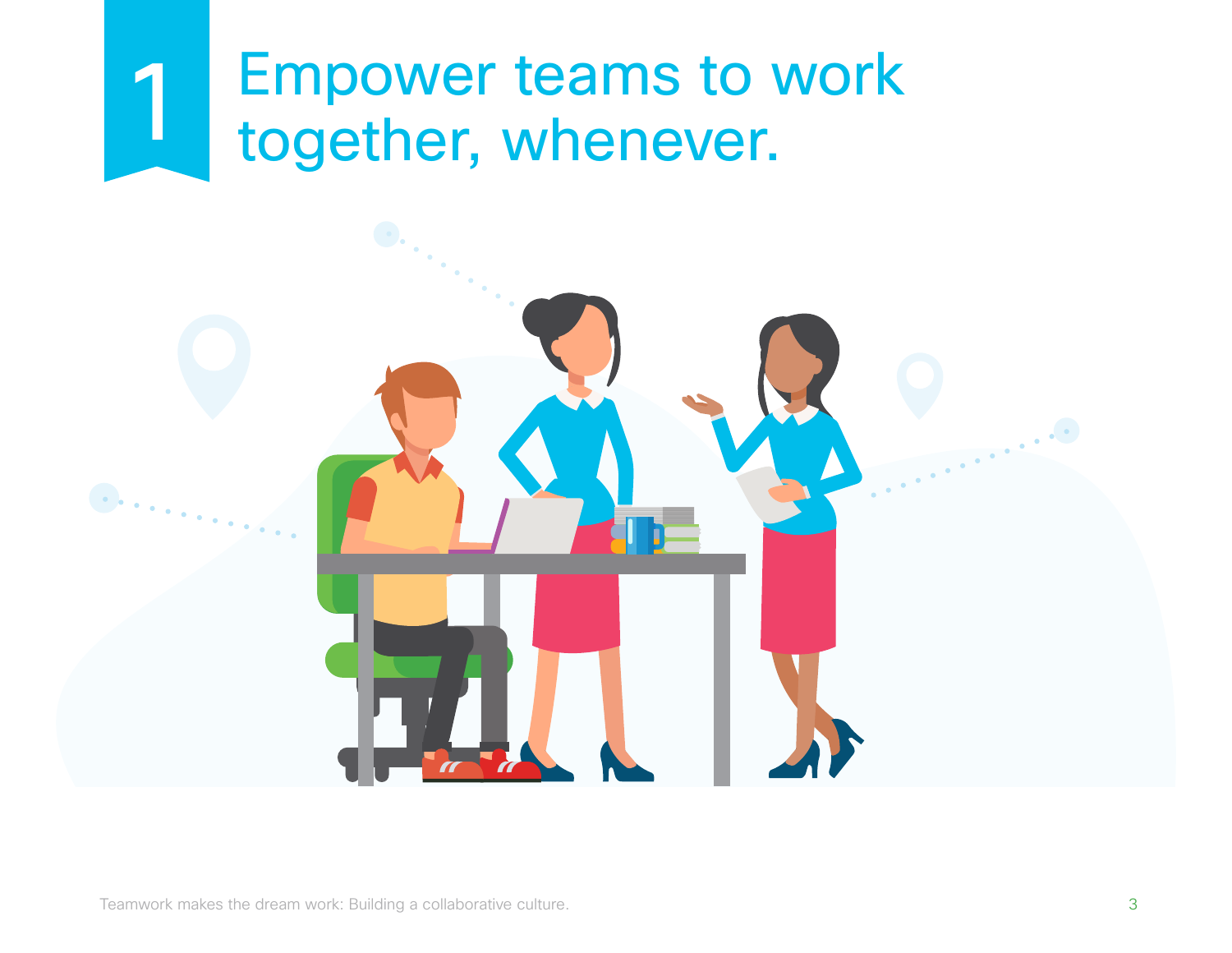With people working at different times, you can't always just call them in real time with a question or an idea. You need technologies that support both real-time and anytime work styles for around-theclock collaboration.

Find a solution that enables team members to message, share documents, and collaborate to keep the project moving forward even after the meeting or workday has ended. For around-the-clock productivity, hand off issues to workers on the other side of the world so one team can resolve them while the other team sleeps. When a team member is back at work—or awake in the middle of the night in pajamas—he or she can easily check in to an always-available online meeting room to find out what others have done and to leave messages for people who are offline.

Office employees who have some choice over the times they work $1$ 



Office employees whose organization offers them flextime2



Teamwork makes the dream work: Building a collaborative culture. 4

2 [Ibid](http://news.gallup.com/reports/199961/state-american-workplace-report-2017.aspx#aspnetForm).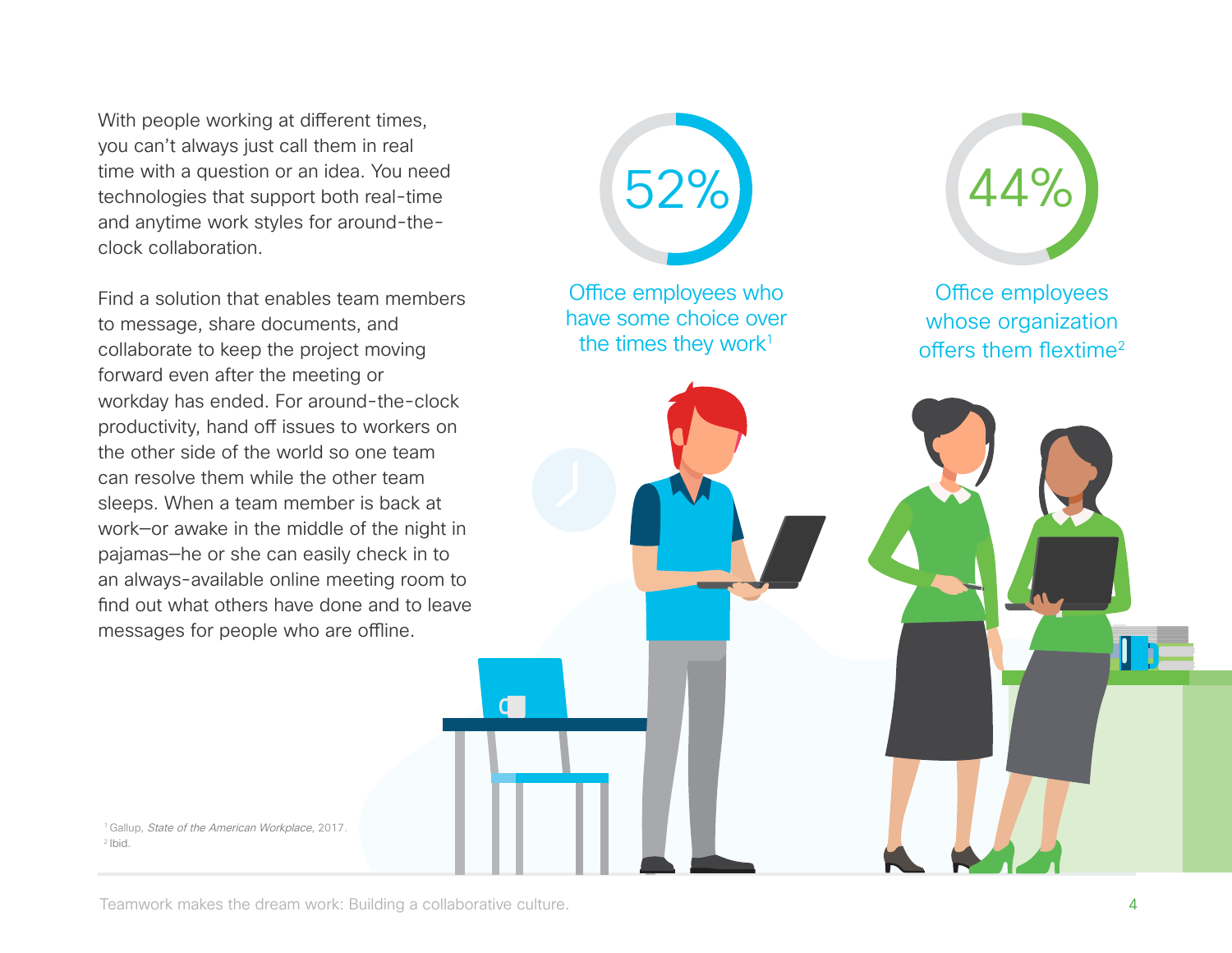



Teamwork makes the dream work: Building a collaborative culture. 5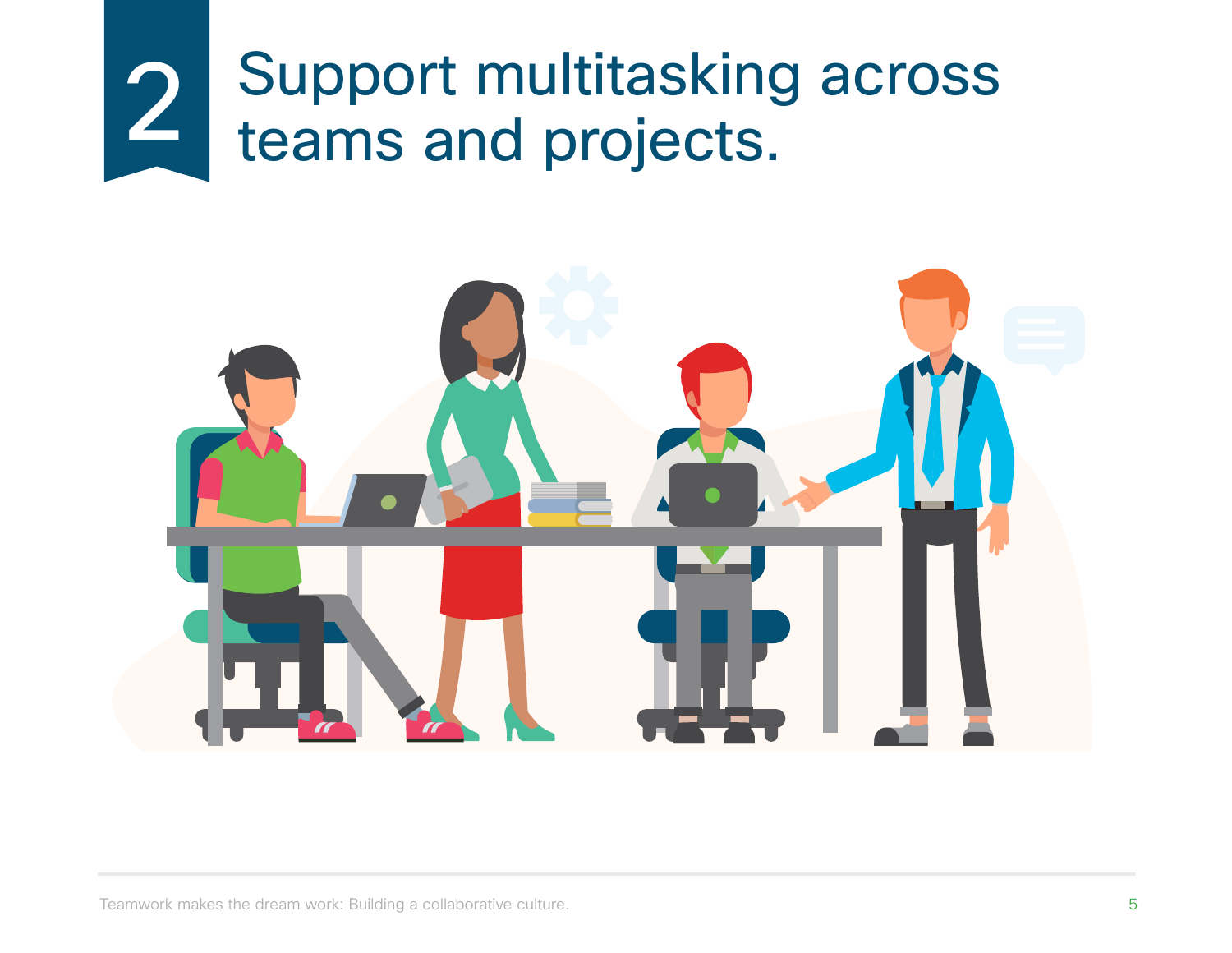Having employees work on different crossorganizational teams and projects helps increase an organization's flexibility. But for those team members, this multitasking takes a lot more communication, collaboration, and coordination.

Help increase their productivity with dedicated team workspaces. There's no need to hunt around when the corporate relocation project, for example, has its own workspace that holds all related communications, documents, white board drawings, and other materials. Time to switch gears and work on the new product launch? That will have its own workspace, too.

And when someone is multitasking with back-toback meetings, some collaboration tools will let them stay connected to one meeting and slide seamlessly into the next, and even skim through slides that were shown before they arrived—all without interrupting the presenter.

Employees who work on multiple teams spend almost **45%** of their time responding to requests for coworkers and **33%** attending internal meetings vs. **23%** and **2%** respectively for employees who work on just one team.<sup>3</sup>



<sup>3</sup> Gallup, [State of the American Workplace](http://news.gallup.com/reports/199961/state-american-workplace-report-2017.aspx#aspnetForm), 2017.

to requests for coworkers

attending internal meetings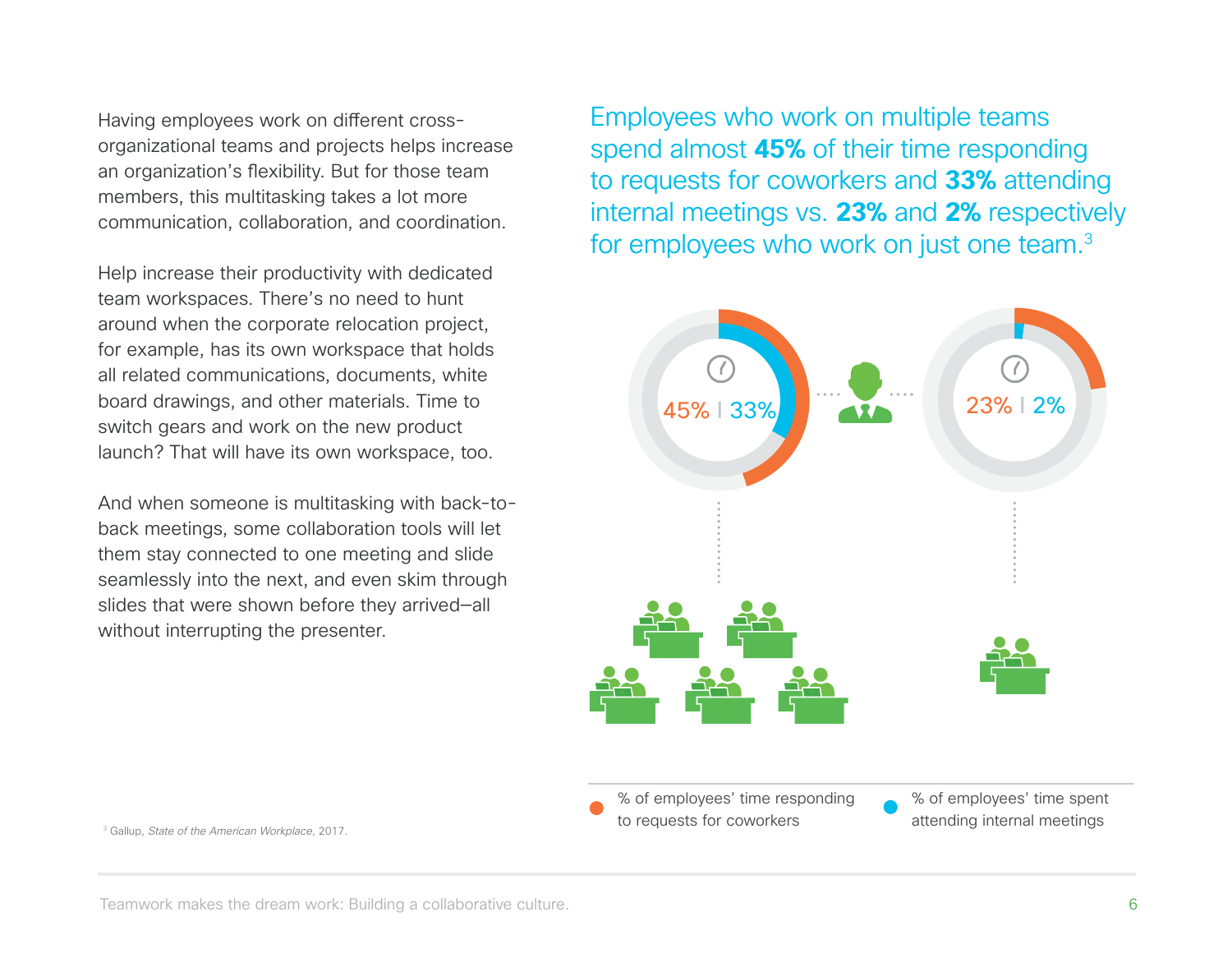



Teamwork makes the dream work: Building a collaborative culture. The matrix of the matrix of the matrix of the matrix of the matrix of the matrix of the matrix of the matrix of the matrix of the matrix of the matrix of the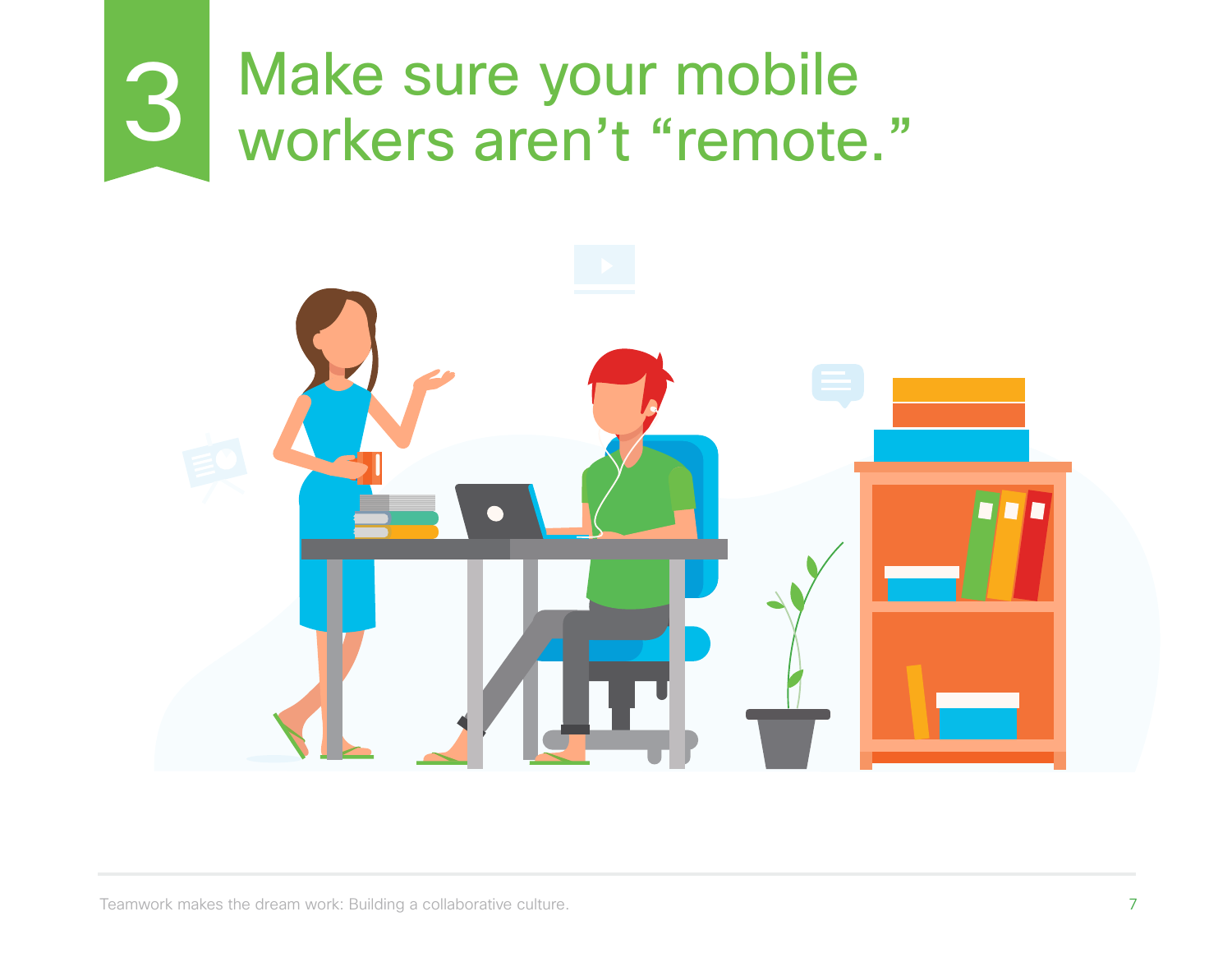Working from home is on the rise. For good reason: One experiment found overall efficiency increased 13% when employees worked from home. The bad news? They were promoted less, and at the end of the experiment, half of them chose to return to the office.4

Why? These workers were "remote" in the negative sense of the word. Don't let that happen to your distributed teams. Instead, create shared virtual workspaces for them. Make it easy for them to join meetings using almost any video or mobile system, at no extra cost. With a stateof-the-art solution, they can enjoy a meeting experience that's as good as being there, with lifelike HD video conferencing and audio, and written channels including white boarding, chat, and file-sharing. After the meeting, team members can all stay on the same page using a virtual collaborative workspace that captures all interactions and information about the project.



increase in the percentage of people telecommuting in the U.S. in the last **10** years<sup>5</sup>



Distance at which unplanned communication with coworkers drops significantly<sup>6</sup>

[4U.S. News, "Telecommuting Can Boost Productivity and Job Performance," March 15, 2013.](https://www.usnews.com/opinion/articles/2013/03/15/telecommuting-can-boost-productivity-and-job-performance) [5Global Workplace Analytics and FlexJobs, "The 2017 State of Telecommuting in the U.S. Employee Workforce," June 2017.](https://www.flexjobs.com/2017-State-of-Telecommuting-US/) [6U.S. News, "Telecommuting Can Boost Productivity and Job Performance," March 15, 2013.](https://www.usnews.com/opinion/articles/2013/03/15/telecommuting-can-boost-productivity-and-job-performance)

Teamwork makes the dream work: Building a collaborative culture. 8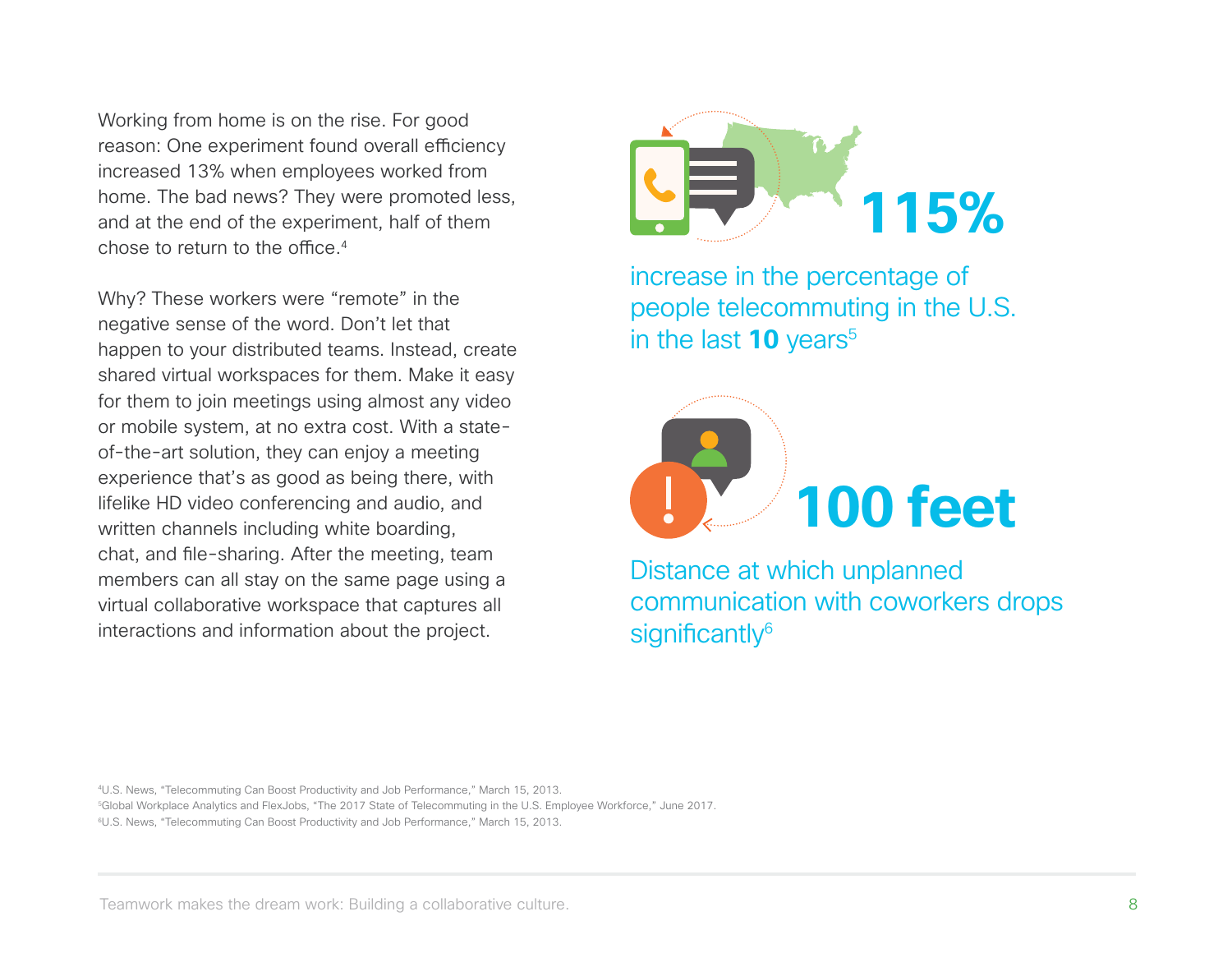



Teamwork makes the dream work: Building a collaborative culture. 9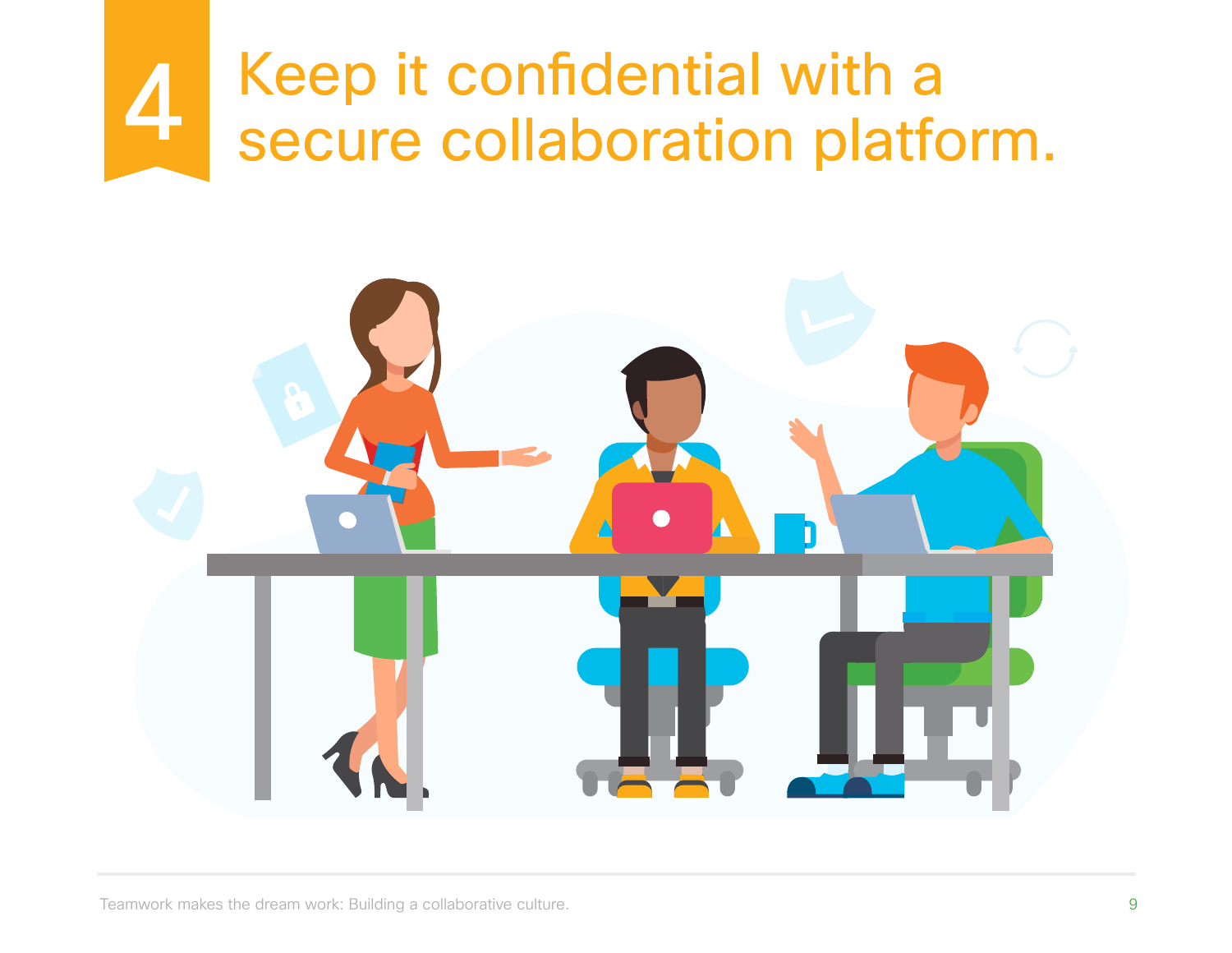Let's talk. Employees often share highly sensitive information using their collaboration tools. They should be able to speak frankly with each other and share files over online channels without worrying that the information will fall into the wrong hands.

A secure collaboration platform supports fully protected file-sharing. At the same time, it also facilitates easy integration with other collaboration tools—and closes any security gaps between them. Set up a solution that protects mobile meetings with the industry's leading built-in multi-layer security—then relax and let them talk.



7Forrester Research, [Strategies and Solutions for Secure Webconferencin](https://www.brothercloud.com/pdf/Forrester_study_secure_web_conferencing.pdf)g, 2014. 8PwC, [Industry 4.0: Building the Digital Enterprise,](https://www.pwc.com/gx/en/industries/industries-4.0/landing-page/industry-4.0-building-your-digital-enterprise-april-2016.pdf) April 2016.

#### Types of data employees collaborate on during web meetings<sup>7</sup>



#### Top data security concerns<sup>8</sup>

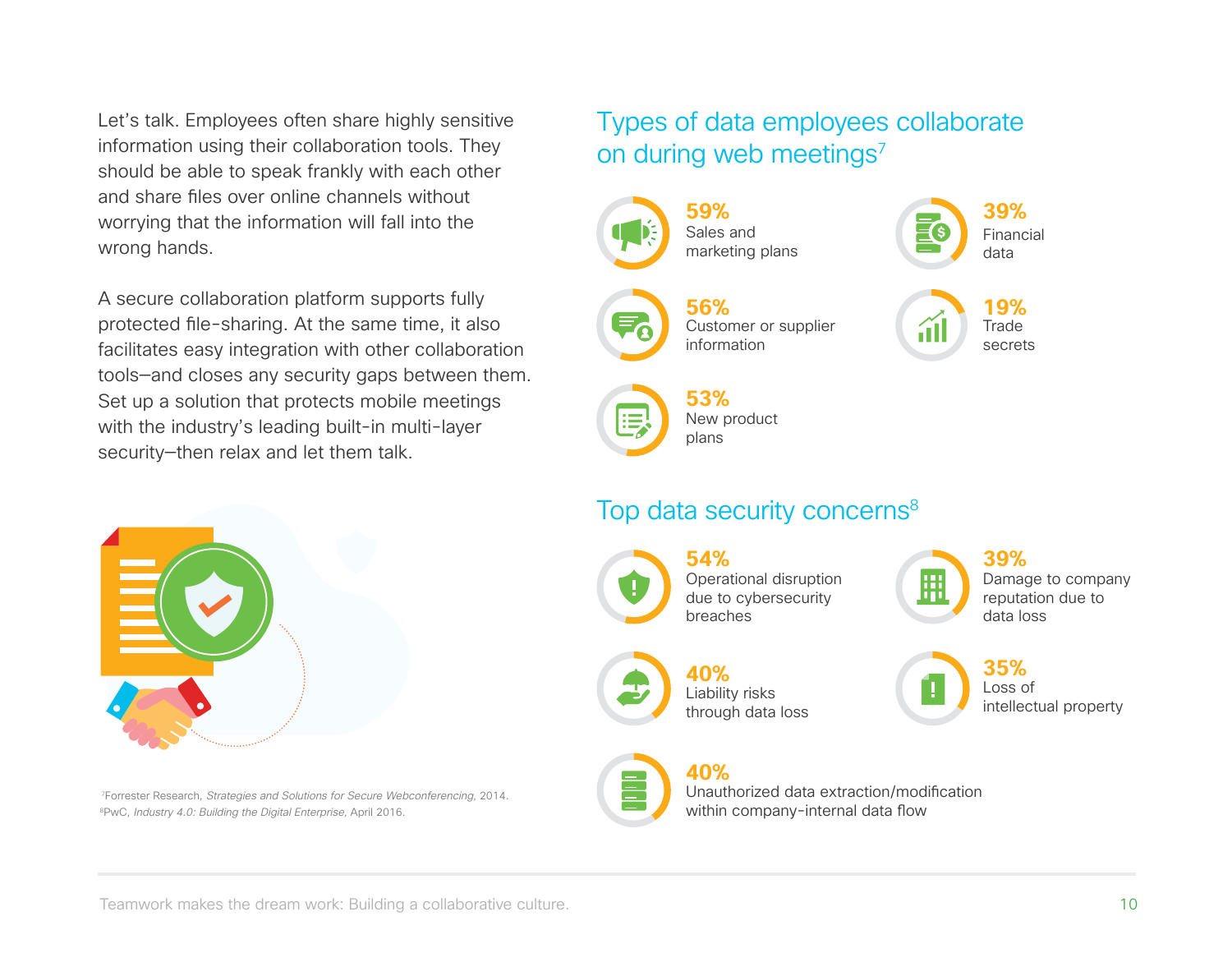# Bring together the whole team<br>for brainstorming.

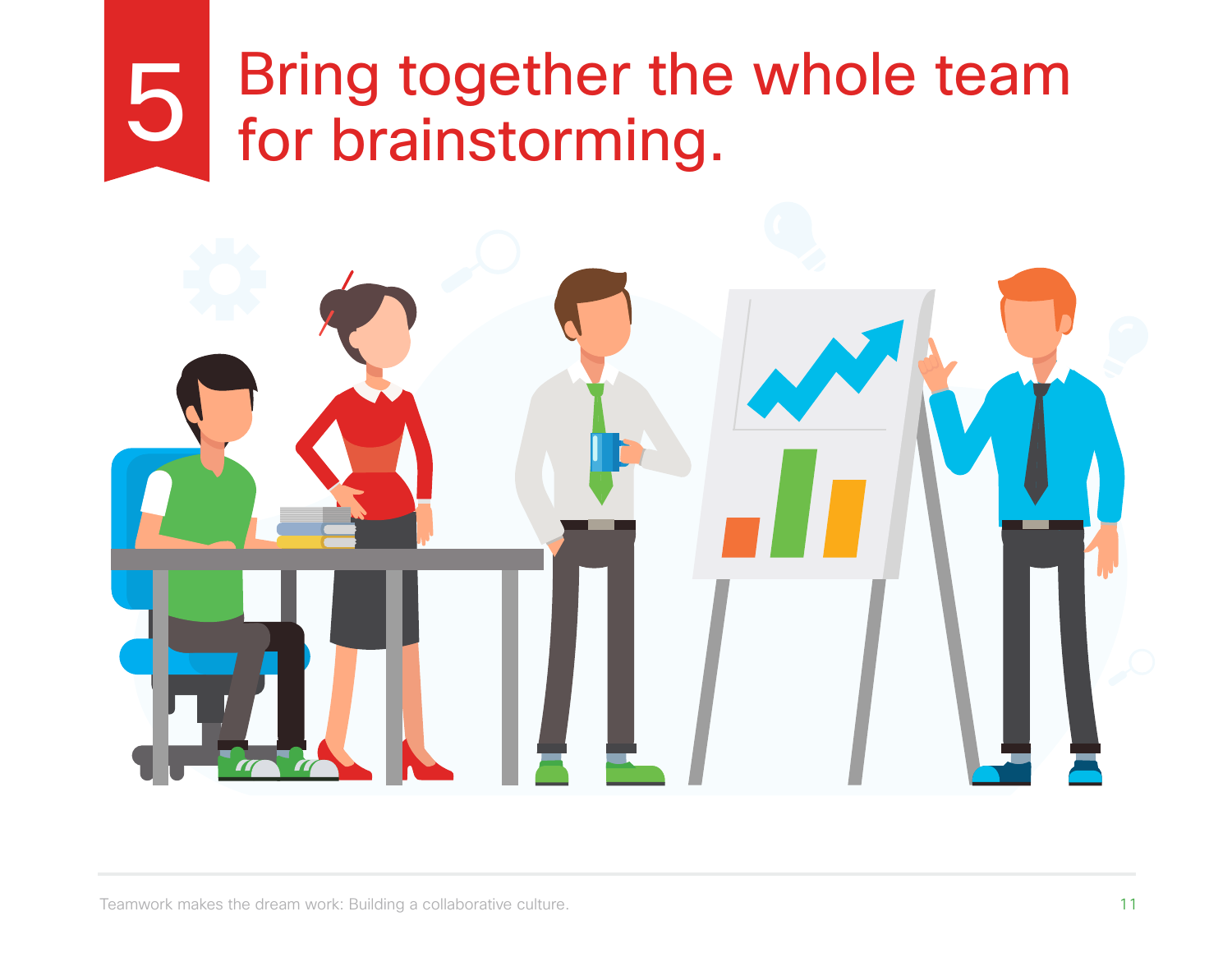Studies show that creative collaboration—such as brainstorming—works even better in a virtual environment than in person. The most valuable collaboration tools provide virtual environments that integrate audio, video, and content-sharing, and even support white boarding by multiple people from desktop and mobile devices at the same time.

This type of environment creates a "zone" where teams can tap into their greatest creativity, productivity, and excitement about their work. Then, after the meeting ends, all the ideas from the brainstorming—plus followup ideas and insights—reside in the team's workspace, ready to inspire further innovation.

Almost **70%** of participants perform worse in traditional than virtual brainstorming sessions.9



Virtual brainstorming works even better with large groups, while in-person brainstorming is less effective when there are more than six participants.10

<sup>9</sup>ScienceDirect, Computers in Human Behavior, Volume 23, Issue 3, "The medium matters: Mining the long-promised merit of group [interaction in creative idea generation tasks in a meta-analysis of the electronic group brainstorming literature," May 2007.](http://www.sciencedirect.com/science/article/pii/S0747563205000506) <sup>10</sup>[Harvard Business Review, "Why Brainstorming Works Better Online," April 2, 2015.](https://hbr.org/2015/04/why-brainstorming-works-better-online)